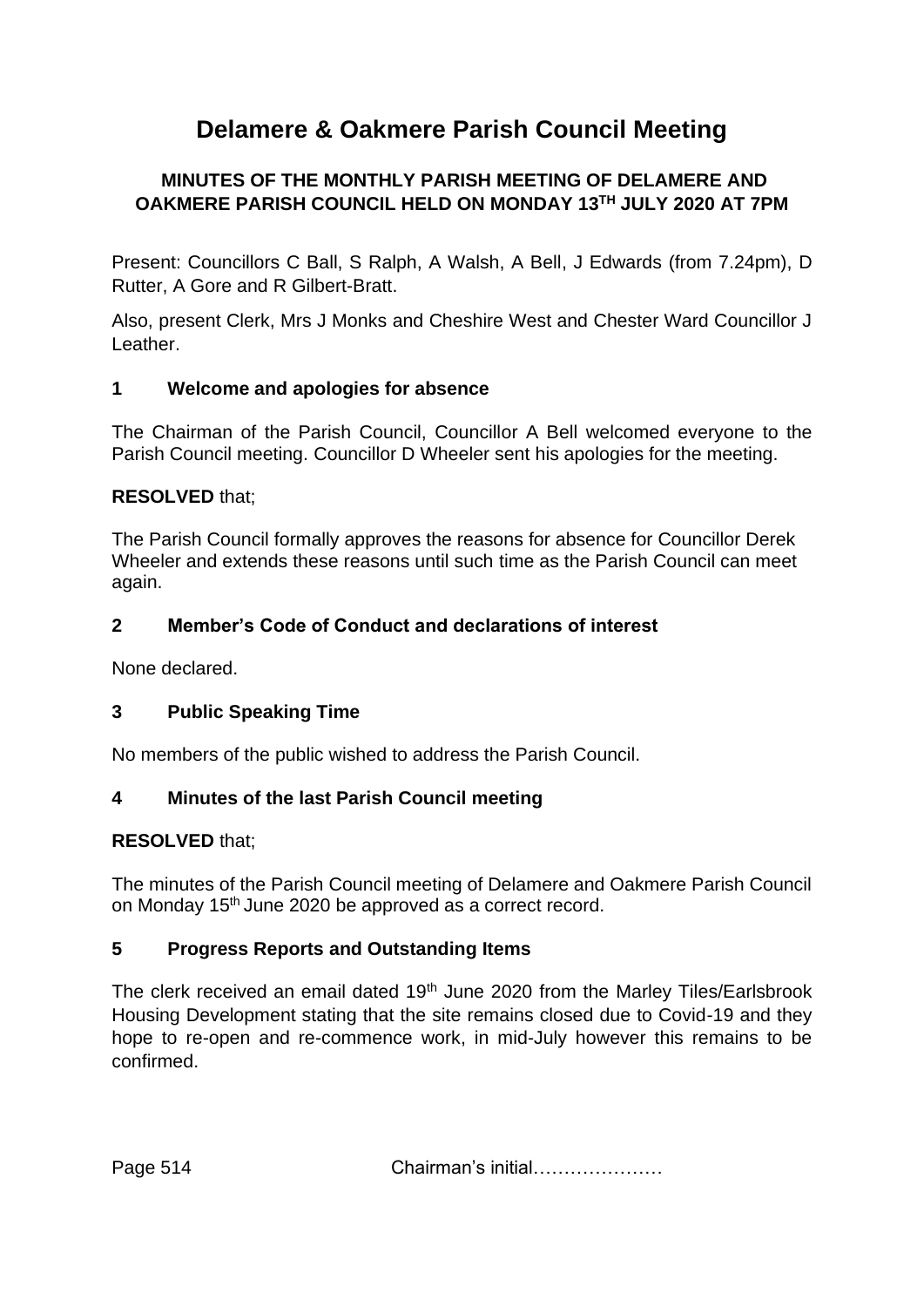The clerk received an email dated 22<sup>nd</sup> June 2020 from Norley Parish Council regarding the Forestry Commission's car park at Hatchmere stating that the car park has been closed and derelict for many years and they are currently making further enquiries with regards to any re-opening.

The Highways Department of Cheshire West and Chester Council have sent an email dated 24<sup>th</sup> June 2020 with regard to the installation of the white verge marker posts on Eddisbuty Hill outside Delamere House. They have confirmed that the owner of Delamere House has permission and they will not be taking any further action on this matter.

The clerk had received notification that the Licensing Application for Delamere Forest Café was to be determined by a hearing on  $7<sup>th</sup>$  July 2020, Councillor J Edwards represented the Parish Council at the hearing.

The Highways Department of Cheshire West and Chester Council have confirmed that they have examined the photos provided regarding the potholes on Eddisbury Hill and there are no defects. Councillor A Gore confirmed that she will pursuing this matter with the Ward Councillors.

The clerk had contacted the company regarding the installation of the speed sign for Station Road in Delamere and they had confirmed in an email dated 13<sup>th</sup> July 2020 that they were now approaching different contractors and would provide an update on costs and solutions as soon as possible.

#### **6 Correspondence**

Councillor C George had thanked the Parish Council for his leaving present and said he would purchase a tree with the gift voucher.

The clerk received an acknowledgement from the Planning Enforcement Dept of Cheshire West and Chester Council with regards to the Court House on Chester Road in Oakmere. The case reference is 20/00345/ENTPLN. The letter confirmed that officers are not undertaking site visits due to Covid-19 but will investigate when it is possible.

The clerk has received an email dated  $6<sup>th</sup>$  June 2020 from the site manager at Crown Farm stating that they will be commencing borehole drilling on or close to the Oakmere Way.

# **7 Planning**

The Parish Council considered all of the planning applications that had been received up to  $13<sup>th</sup>$  July 2020.

Page 515 **Chairman's initial………………**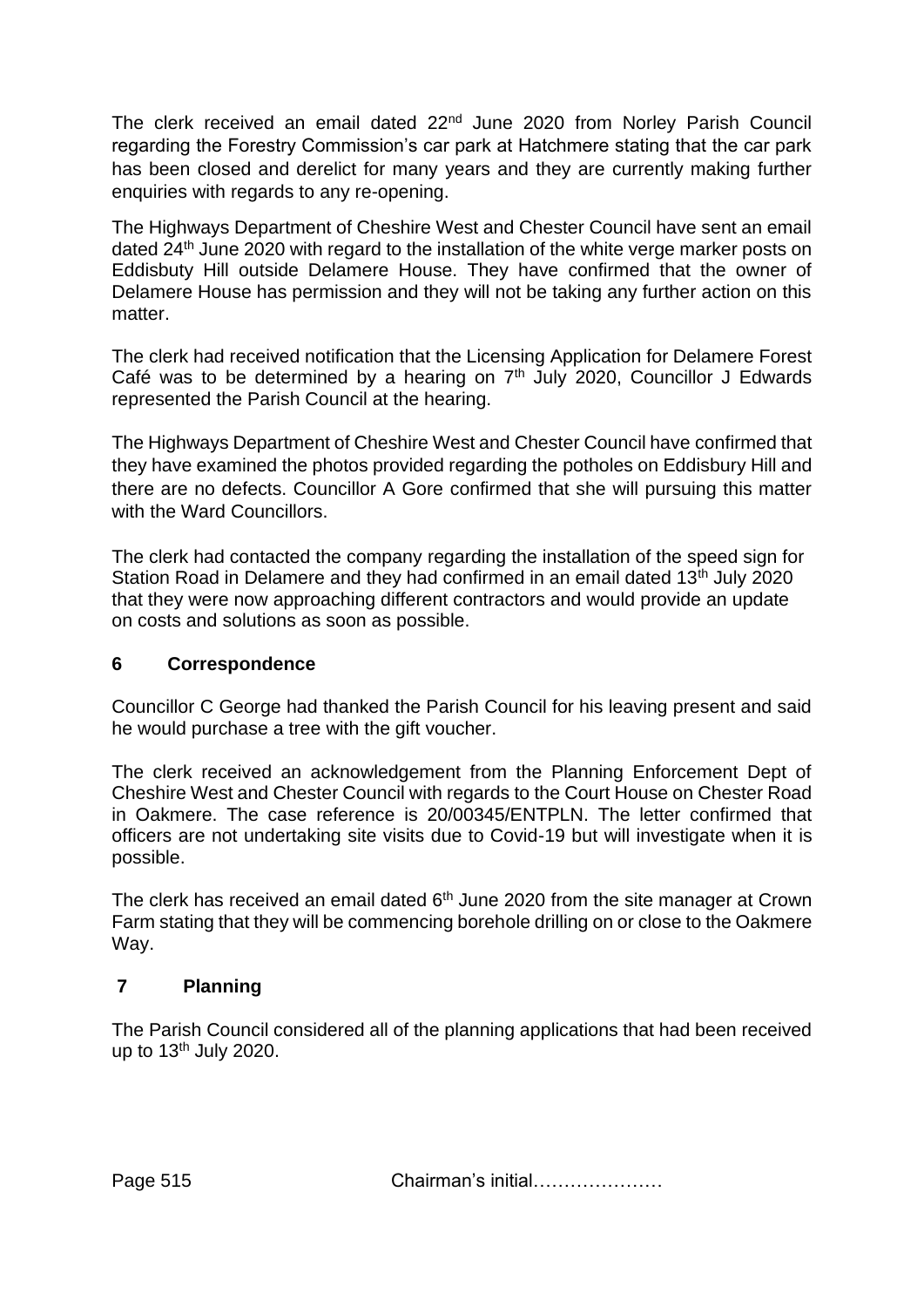#### **RESOLVED** that;

- (a) 20/01914/FUL, New drive to entrance gates to stables, new wall and new gates, Mulberry House 8 Old Pale Heights Stoney Lane Delamere. The clerk had circulated the planning application for the attention of all Parish Councillors and as no objections were provided this had been submitted to the Planning Department of Cheshire West and Chester Council. Councillor J Taylor then circulated some concerns from residents. The clerk was asked withdrawn no objections and submit that the Parish Council support the concerns of residents regarding the new entrance as the additional access would be for commercial rather than residential reasons. Any new drive needs to be for residential use only and not for commercial use. The clerk was asked to contact Councillor J Taylor (as he was not present at the Parish Council meeting) to confirm the decision of the Parish Council.
- (b) No objections were made to 20/01788/LDC, Front porch, single storey rear extension, loft conversion with dormer, Racecourse Bungalow Racecourse Lane Cotebrook.
- (c) 20/02052/S73, Removal of conditions 4 and 8 of planning permission 14/03803/S73 to allow 12-month holiday occupation, Oakmere Lodge Country Park Chester Road Oakmere. The Parish Council considered the above planning application at its Parish Council meeting on Monday 13th July 2020 and wish to object as this is holiday park/comlpex it is not all year around residential site as such twelve-month occupation should be prohibited.
- (d) 20/02193/S73, Variation of Conditions 4 (Affordable Housing) and 10 (Great Crested Newts) of 15/04214/OUT. Land Rear of The Gables Chester Road Oakmere.The Parish Council considered the above planning application at its Parish Council meeting on Monday 13th July 2020. The Parish Council have concerns regarding the term, 'Affordable Housing' as this should be affordable not discounted housing. The Parish Council asks for a planning condition which allows preference to residents of the Parish to purchase the affordable housing on this site.

At 7.24pm Councillor J Edwards joined the Parish Council meeting.

(e) No objections were to be made to 20/02181/FUL, Single storey rear extension with balcony above. Flat 13 Station Road Delamere.

#### **8 Finance**

The clerk reported that the current bank balances were as follows and bank statements showing these amounts were presented and signed by the Chairman.

Bank account balance is £29,147.53 as at 30<sup>th</sup> June 2020. Unpaid cheques £434.88. No income. Unpaid invoices from March 2020 newsletter is £88.00.

(The bank balance amount includes the New Homes Bonus fund)

Page 516 Chairman's initial…………………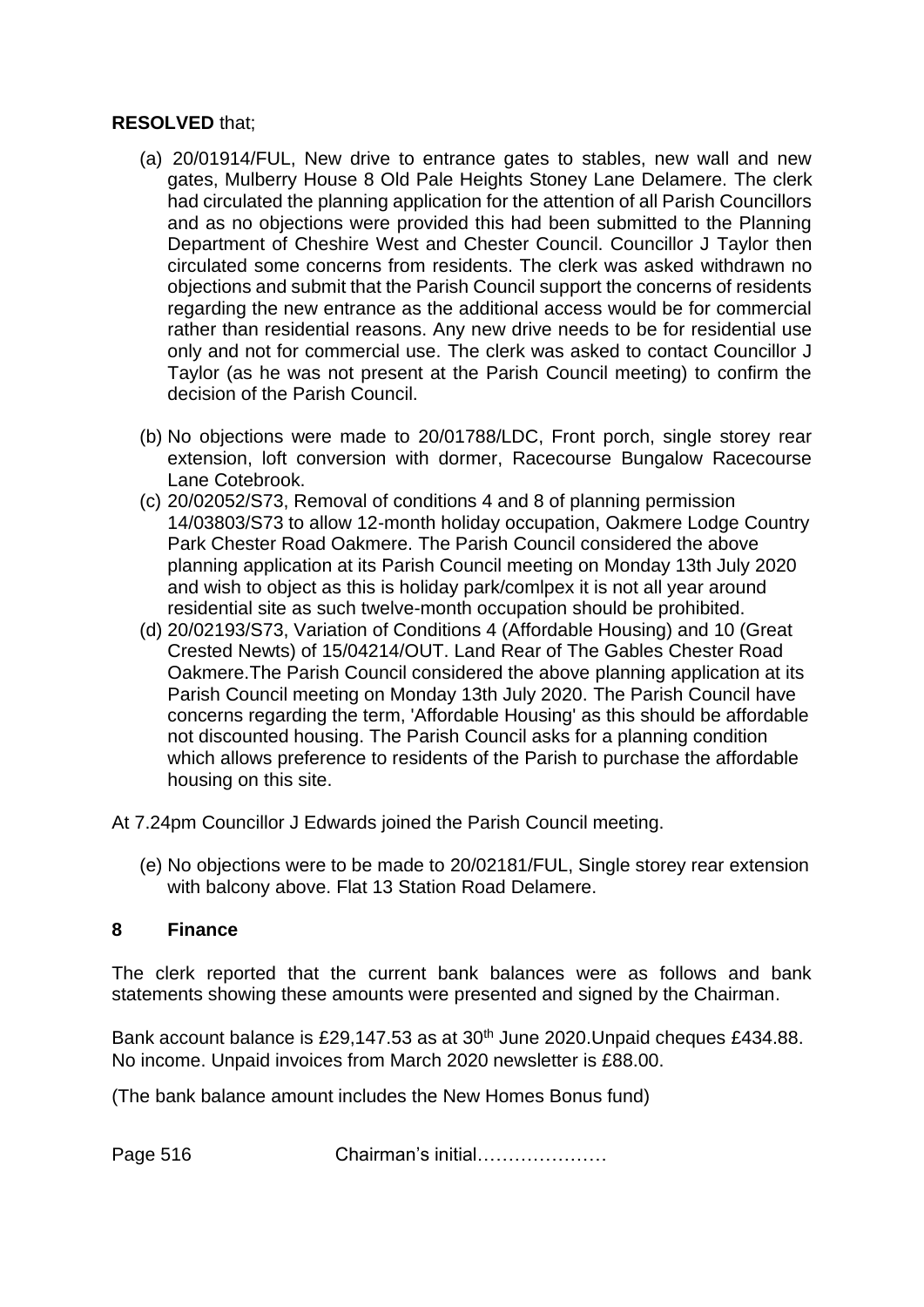Earmarked funds as follows;

£3160.00 for speed sign on Station Road agreed at December 2019 meeting. £2,000 for Frith Avenue project, resolved to spend in November minutes.

New Homes Bonus fund (which is included in the bank balance) is £12,747.59.

#### **RESOLVED** that;

the following payments be authorised;

| Method of<br>payment               | Payee                        | Particulars of payment                                         | Amount  |
|------------------------------------|------------------------------|----------------------------------------------------------------|---------|
| Standing<br>Order 21 <sup>st</sup> | <b>Clerk</b>                 | Salary for July                                                | £369.19 |
| Standing<br>Order 21 <sup>st</sup> | <b>Cheshire Pension Fund</b> | Employers &<br>employees<br>contribution for July              | £137.26 |
| 001083                             | <b>Clerk</b>                 | <b>Expenses for July</b>                                       | £26.00  |
| 001084                             | <b>HMRC</b>                  | <b>Quarterly Payment</b>                                       | £276.80 |
| 001085                             | <b>Clerk</b>                 | Reimbursement for<br>garden centre voucher<br>for Clive George | £42.00  |

#### **9 August Recess**

As there is no meeting of the Parish Council in August it was;

#### **RESOLVED** that;

Planning – The Clerk should liaise with the Chairman and Vice Chairman on planning applications received during the Recess with subsequent discussion with all other Councillors.

The Chairman, Vice Chairman and the Clerk be authorised to deal with all routine matters during the Recess with discussion with all other Councillors.

The signing of required cheques to be undertaken by authorised signatories in accordance with the bank mandates and then detailed on the September payment schedule.

Page 517 **Chairman's initial…………………**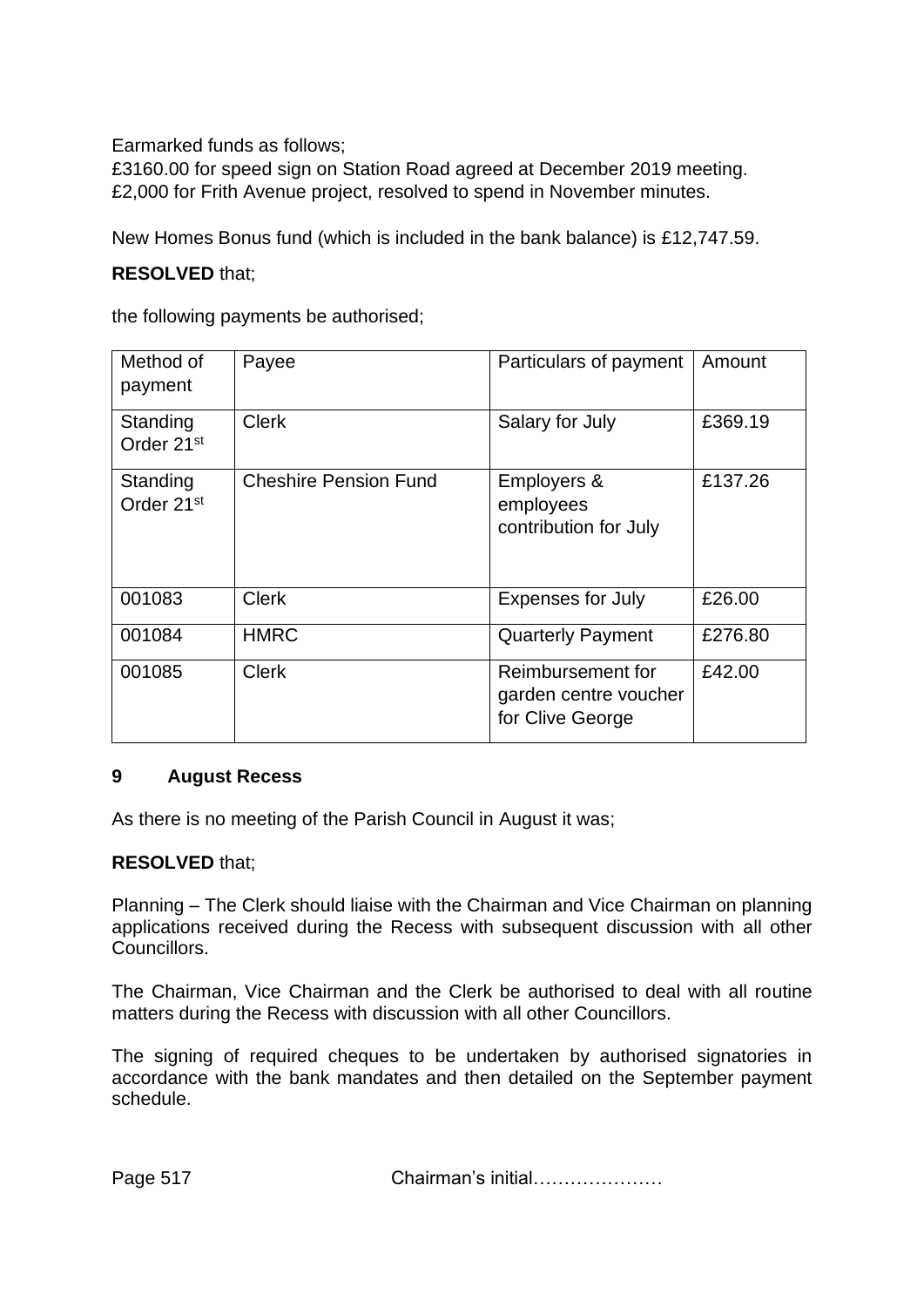## **10 Grit bins**

The clerk had circulated the Parish Council minutes from April 2020 regarding the current situation with regards to the installation of grit bins. The clerk was requested to defer this item until the September Parish Council meeting for further consideration.

#### **11 Neighbourhood Plan**

Councillor J Edwards reported that he would be chasing up responses to the questionnaire that had been issued to residents.

# **12 Membership of Cheshire Community Action**

## **RESOLVED** that;

The Parish Council should remain a member of Cheshire Community Action at the cost of £20.00 per year.

#### **13 Forestry Commission**

The Forestry Commission has sent an email reply dated 1<sup>st</sup> July 2020 regarding the Parish Council's request for additional signage.

#### **RESOLVED** that;

The Parish Council was not happy with the response and that a meeting with the Forestry Commission would be requested.

Councillor J Edwards will draft a response to be sent on behalf of the Parish Council.

#### **14 Newsletter Invoices**

The editor of the newsletter has contacted the clerk to state that the cost of the printing of the next edition will increase to approx. £548.26 and as such it will make a loss of around £125.26.

#### **RESOLVED** that;

The Parish Council would pay for the printing costs of the newsletter and accepts that the loss of £125.26

#### **15 Update from Cheshire West and Chester Councillors**

Cheshire West and Chester Ward Councillor J Leather reported that there were several consultations from Cheshire West and Chester Council in particularly on Highways and bin emptying. Cheshire West and Chester Ward Councillor J Leather reported that food parcels were due to cease soon and if any residents had any issues, they should contact himself or Cheshire West and Chester Ward Councillor H Tonge.

Page 518 Chairman's initial…………………